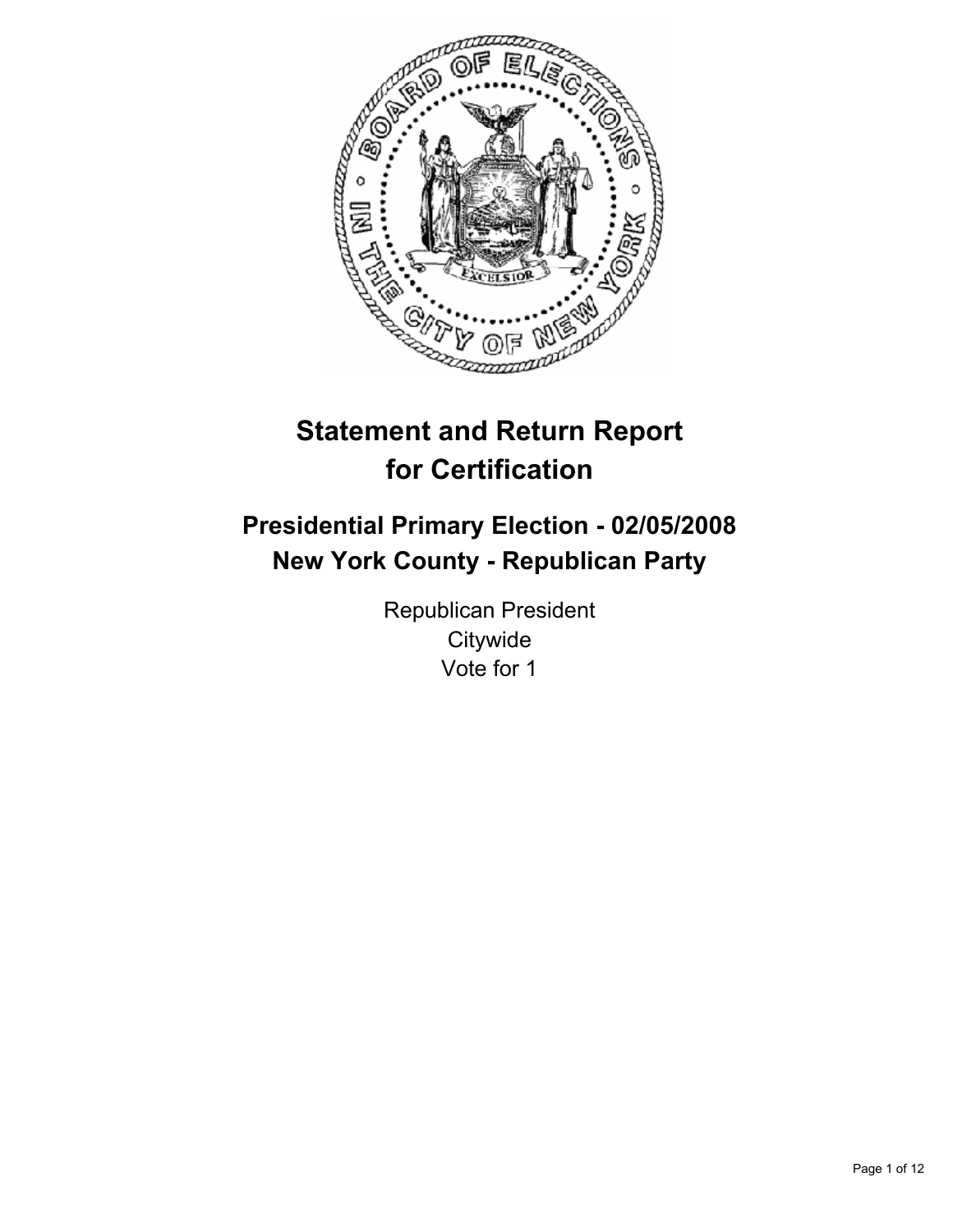

| <b>Assembly District 64</b> |                  |
|-----------------------------|------------------|
| <b>EMERGENCY</b>            | 5                |
| ABSENTEE/MILITARY           | 9                |
| <b>FEDERAL</b>              | 0                |
| <b>AFFIDAVIT</b>            | 33               |
| <b>RON PAUL</b>             | 49               |
| <b>ALAN KEYES</b>           | 1                |
| <b>DUNCAN HUNTER</b>        | 7                |
| <b>RUDY GIULIANI</b>        | 58               |
| <b>MITT ROMNEY</b>          | 120              |
| MIKE HUCKABEE               | 138              |
| <b>JOHN MCCAIN</b>          | 249              |
| FRED THOMPSON               | 5                |
| <b>Total Votes</b>          | 627              |
| <b>Assembly District 66</b> |                  |
| <b>EMERGENCY</b>            | 47               |
| ABSENTEE/MILITARY           | 37               |
| <b>FEDERAL</b>              | 28               |
| <b>AFFIDAVIT</b>            | 61               |
| <b>RON PAUL</b>             | 120              |
| <b>ALAN KEYES</b>           | 4                |
| <b>DUNCAN HUNTER</b>        | 5                |
| <b>RUDY GIULIANI</b>        | 74               |
| <b>MITT ROMNEY</b>          | 348              |
| MIKE HUCKABEE               | 129              |
| <b>JOHN MCCAIN</b>          | 967              |
| FRED THOMPSON               | 8                |
| <b>Total Votes</b>          | 1,655            |
| <b>Assembly District 67</b> |                  |
| <b>EMERGENCY</b>            | 25               |
| ABSENTEE/MILITARY           | 47               |
| <b>FEDERAL</b>              | 42               |
| <b>AFFIDAVIT</b>            | 82               |
| <b>RON PAUL</b>             | 102              |
| <b>ALAN KEYES</b>           | $\overline{7}$   |
| <b>DUNCAN HUNTER</b>        | $\boldsymbol{2}$ |
| RUDY GIULIANI               | 65               |
| <b>MITT ROMNEY</b>          | 501              |
| MIKE HUCKABEE               | 106              |
| <b>JOHN MCCAIN</b>          | 1,410            |
| FRED THOMPSON               | 14               |
| <b>Total Votes</b>          | 2,207            |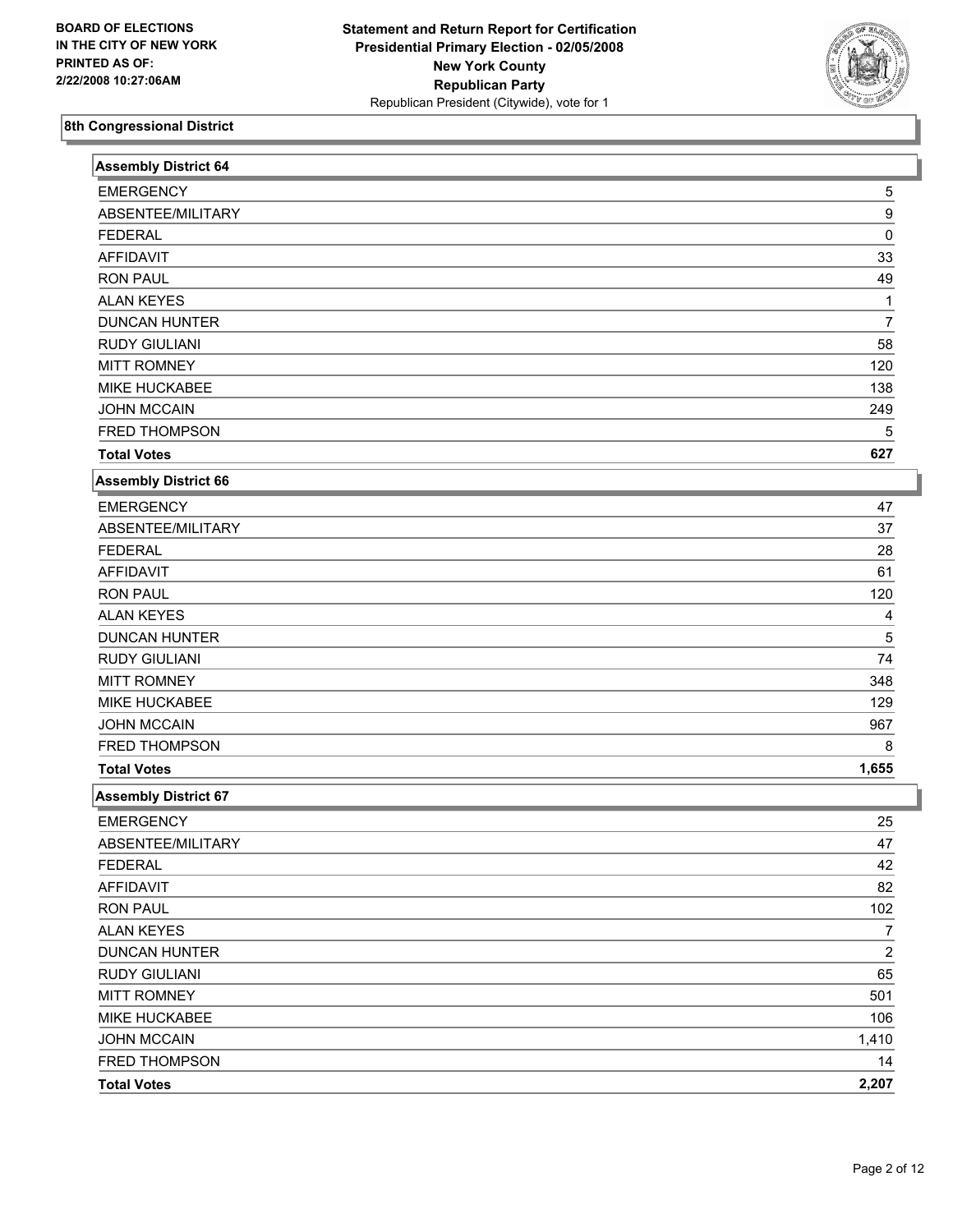

| <b>Assembly District 69</b>                          |                         |
|------------------------------------------------------|-------------------------|
| <b>EMERGENCY</b>                                     | 0                       |
| ABSENTEE/MILITARY                                    |                         |
| <b>FEDERAL</b>                                       | 0                       |
| <b>AFFIDAVIT</b>                                     | 8                       |
| <b>RON PAUL</b>                                      | $\overline{\mathbf{c}}$ |
| <b>ALAN KEYES</b>                                    | $\pmb{0}$               |
| <b>DUNCAN HUNTER</b>                                 | 0                       |
| <b>RUDY GIULIANI</b>                                 | $\overline{\mathbf{c}}$ |
| <b>MITT ROMNEY</b>                                   | 20                      |
| MIKE HUCKABEE                                        | 1                       |
| <b>JOHN MCCAIN</b>                                   | 62                      |
| FRED THOMPSON                                        | 0                       |
| <b>Total Votes</b>                                   | 87                      |
| <b>Assembly District 75</b>                          |                         |
| <b>EMERGENCY</b>                                     | 52                      |
| ABSENTEE/MILITARY                                    | 29                      |
| <b>FEDERAL</b>                                       | 16                      |
| <b>AFFIDAVIT</b>                                     | 47                      |
| <b>RON PAUL</b>                                      | 102                     |
| <b>ALAN KEYES</b>                                    | 3                       |
| <b>DUNCAN HUNTER</b>                                 | 9                       |
| <b>RUDY GIULIANI</b>                                 | 74                      |
| <b>MITT ROMNEY</b>                                   | 288                     |
| MIKE HUCKABEE                                        | 107                     |
| <b>JOHN MCCAIN</b>                                   | 748                     |
| FRED THOMPSON                                        | 9                       |
| <b>Total Votes</b>                                   | 1,340                   |
| Total for 8th Congressional District-New York County |                         |
| <b>EMERGENCY</b>                                     | 129                     |
| ABSENTEE/MILITARY                                    | 123                     |
| <b>FEDERAL</b>                                       | 86                      |
| AFFIDAVIT                                            | 231                     |
| <b>RON PAUL</b>                                      | 375                     |
| <b>ALAN KEYES</b>                                    | 15                      |
| <b>DUNCAN HUNTER</b>                                 | 23                      |
| <b>RUDY GIULIANI</b>                                 | 273                     |
| <b>MITT ROMNEY</b>                                   | 1,277                   |
| MIKE HUCKABEE                                        | 481                     |
| <b>JOHN MCCAIN</b>                                   | 3,436                   |
| FRED THOMPSON                                        | 36                      |
| <b>Total Votes</b>                                   | 5,916                   |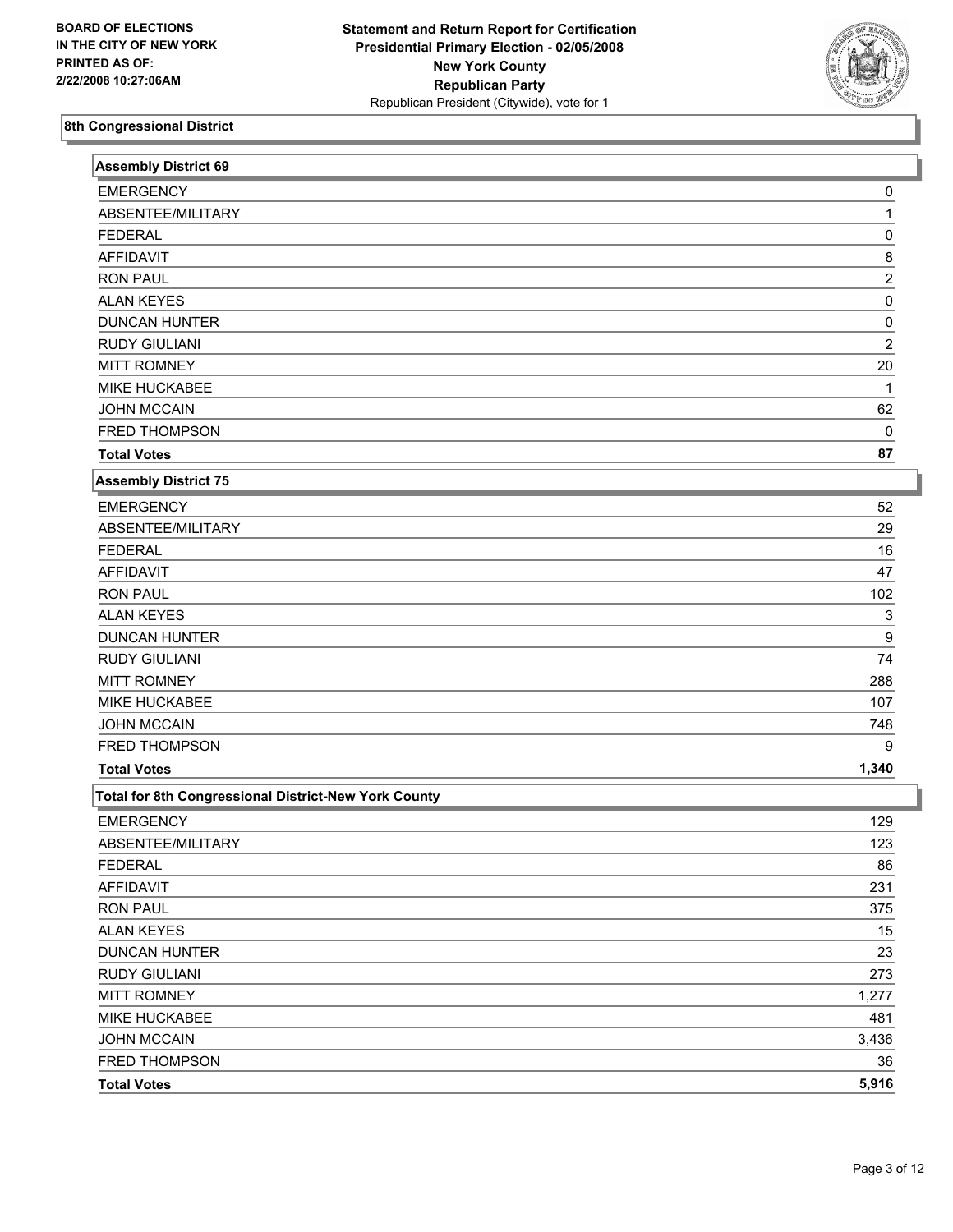

| <b>Assembly District 64</b> |                |  |
|-----------------------------|----------------|--|
| <b>EMERGENCY</b>            | 5              |  |
| ABSENTEE/MILITARY           | 13             |  |
| <b>FEDERAL</b>              | 0              |  |
| <b>AFFIDAVIT</b>            | $\overline{7}$ |  |
| <b>RON PAUL</b>             | 28             |  |
| <b>ALAN KEYES</b>           | $\overline{c}$ |  |
| <b>DUNCAN HUNTER</b>        | 17             |  |
| <b>RUDY GIULIANI</b>        | 42             |  |
| <b>MITT ROMNEY</b>          | 29             |  |
| MIKE HUCKABEE               | 137            |  |
| <b>JOHN MCCAIN</b>          | 40             |  |
| FRED THOMPSON               | 2              |  |
| <b>Total Votes</b>          | 297            |  |
| <b>Assembly District 66</b> |                |  |
| <b>EMERGENCY</b>            | 0              |  |
| ABSENTEE/MILITARY           | 0              |  |
| <b>FEDERAL</b>              | 0              |  |
| <b>AFFIDAVIT</b>            | 0              |  |
| <b>RON PAUL</b>             | 0              |  |
| <b>ALAN KEYES</b>           | 0              |  |
| <b>DUNCAN HUNTER</b>        | 0              |  |
| <b>RUDY GIULIANI</b>        | 0              |  |
| <b>MITT ROMNEY</b>          | 0              |  |
| MIKE HUCKABEE               | 0              |  |
| <b>JOHN MCCAIN</b>          | 0              |  |
| FRED THOMPSON               | 0              |  |
| <b>Total Votes</b>          | 0              |  |
| <b>Assembly District 74</b> |                |  |
| <b>EMERGENCY</b>            | 2              |  |
| ABSENTEE/MILITARY           | 1              |  |
| <b>FEDERAL</b>              | $\overline{0}$ |  |
| <b>AFFIDAVIT</b>            | 8              |  |
| <b>RON PAUL</b>             | 21             |  |
| <b>ALAN KEYES</b>           | 1              |  |
| <b>DUNCAN HUNTER</b>        | 3              |  |
| <b>RUDY GIULIANI</b>        | 5              |  |
| <b>MITT ROMNEY</b>          | 17             |  |
| MIKE HUCKABEE               | 24             |  |
| <b>JOHN MCCAIN</b>          | 47             |  |
| FRED THOMPSON               | 0              |  |
| <b>Total Votes</b>          | 118            |  |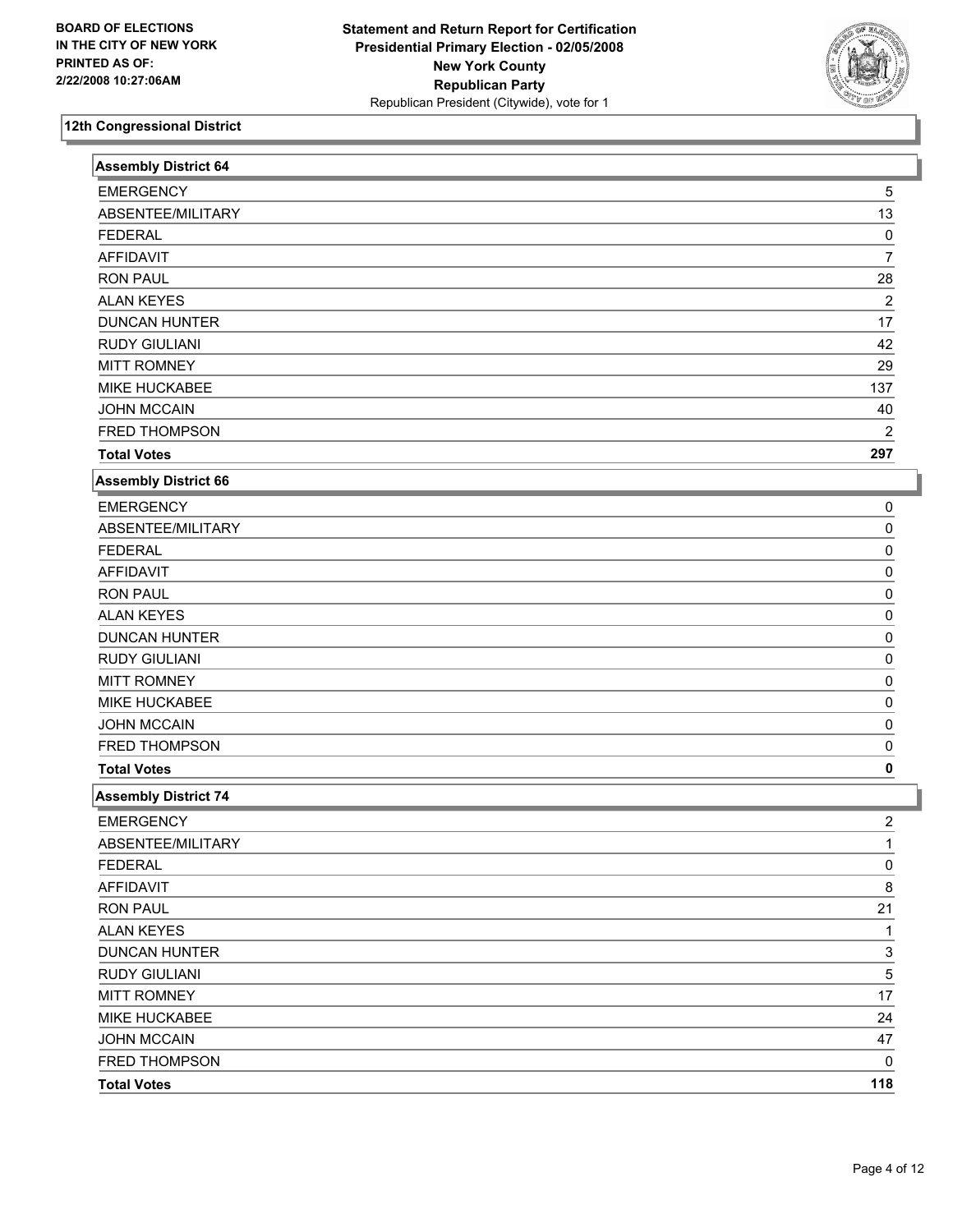

| Total for 12th Congressional District-New York County |     |
|-------------------------------------------------------|-----|
| <b>EMERGENCY</b>                                      |     |
| ABSENTEE/MILITARY                                     | 14  |
| <b>FEDERAL</b>                                        |     |
| <b>AFFIDAVIT</b>                                      | 15  |
| <b>RON PAUL</b>                                       | 49  |
| <b>ALAN KEYES</b>                                     | 3   |
| <b>DUNCAN HUNTER</b>                                  | 20  |
| <b>RUDY GIULIANI</b>                                  | 47  |
| <b>MITT ROMNEY</b>                                    | 46  |
| <b>MIKE HUCKABEE</b>                                  | 161 |
| <b>JOHN MCCAIN</b>                                    | 87  |
| <b>FRED THOMPSON</b>                                  | 2   |
| <b>Total Votes</b>                                    | 415 |
|                                                       |     |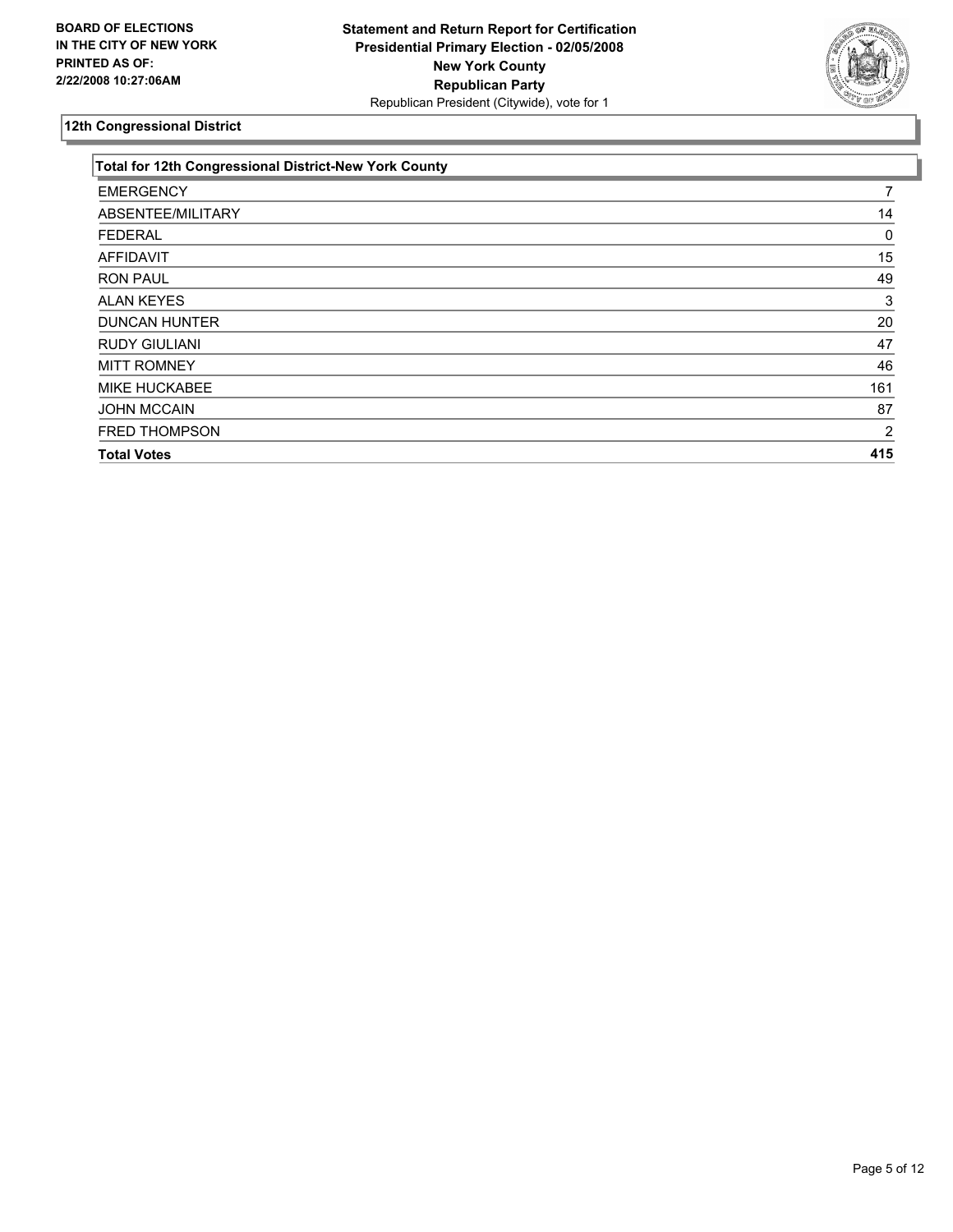

| <b>EMERGENCY</b><br>6<br>ABSENTEE/MILITARY<br>8<br><b>FEDERAL</b><br>4<br>5<br><b>AFFIDAVIT</b><br>25<br><b>RON PAUL</b><br><b>ALAN KEYES</b><br>$\overline{2}$<br><b>DUNCAN HUNTER</b><br><b>RUDY GIULIANI</b><br>25<br><b>MITT ROMNEY</b><br>43<br>MIKE HUCKABEE<br>53<br><b>JOHN MCCAIN</b><br>111<br>FRED THOMPSON<br>1<br><b>Total Votes</b><br>261<br>Assembly District 65<br><b>EMERGENCY</b><br>53<br>ABSENTEE/MILITARY<br>76<br><b>FEDERAL</b><br>48<br><b>AFFIDAVIT</b><br>107<br><b>RON PAUL</b><br>188<br><b>ALAN KEYES</b><br>8<br><b>DUNCAN HUNTER</b><br>13<br><b>RUDY GIULIANI</b><br>135<br><b>MITT ROMNEY</b><br>867<br>MIKE HUCKABEE<br>263<br><b>JOHN MCCAIN</b><br>2,395<br>FRED THOMPSON<br>21<br><b>Total Votes</b><br>3,890<br><b>Assembly District 66</b><br><b>EMERGENCY</b><br>11<br>ABSENTEE/MILITARY<br>2<br><b>FEDERAL</b><br>4<br><b>AFFIDAVIT</b><br>11<br><b>RON PAUL</b><br>19<br><b>ALAN KEYES</b><br>0<br>$\overline{2}$<br><b>DUNCAN HUNTER</b><br><b>RUDY GIULIANI</b><br>17<br><b>MITT ROMNEY</b><br>18<br>MIKE HUCKABEE<br>33<br>JOHN MCCAIN<br>67<br>FRED THOMPSON<br>0 | <b>Assembly District 64</b> |     |  |
|------------------------------------------------------------------------------------------------------------------------------------------------------------------------------------------------------------------------------------------------------------------------------------------------------------------------------------------------------------------------------------------------------------------------------------------------------------------------------------------------------------------------------------------------------------------------------------------------------------------------------------------------------------------------------------------------------------------------------------------------------------------------------------------------------------------------------------------------------------------------------------------------------------------------------------------------------------------------------------------------------------------------------------------------------------------------------------------------------------------|-----------------------------|-----|--|
|                                                                                                                                                                                                                                                                                                                                                                                                                                                                                                                                                                                                                                                                                                                                                                                                                                                                                                                                                                                                                                                                                                                  |                             |     |  |
|                                                                                                                                                                                                                                                                                                                                                                                                                                                                                                                                                                                                                                                                                                                                                                                                                                                                                                                                                                                                                                                                                                                  |                             |     |  |
|                                                                                                                                                                                                                                                                                                                                                                                                                                                                                                                                                                                                                                                                                                                                                                                                                                                                                                                                                                                                                                                                                                                  |                             |     |  |
|                                                                                                                                                                                                                                                                                                                                                                                                                                                                                                                                                                                                                                                                                                                                                                                                                                                                                                                                                                                                                                                                                                                  |                             |     |  |
|                                                                                                                                                                                                                                                                                                                                                                                                                                                                                                                                                                                                                                                                                                                                                                                                                                                                                                                                                                                                                                                                                                                  |                             |     |  |
|                                                                                                                                                                                                                                                                                                                                                                                                                                                                                                                                                                                                                                                                                                                                                                                                                                                                                                                                                                                                                                                                                                                  |                             |     |  |
|                                                                                                                                                                                                                                                                                                                                                                                                                                                                                                                                                                                                                                                                                                                                                                                                                                                                                                                                                                                                                                                                                                                  |                             |     |  |
|                                                                                                                                                                                                                                                                                                                                                                                                                                                                                                                                                                                                                                                                                                                                                                                                                                                                                                                                                                                                                                                                                                                  |                             |     |  |
|                                                                                                                                                                                                                                                                                                                                                                                                                                                                                                                                                                                                                                                                                                                                                                                                                                                                                                                                                                                                                                                                                                                  |                             |     |  |
|                                                                                                                                                                                                                                                                                                                                                                                                                                                                                                                                                                                                                                                                                                                                                                                                                                                                                                                                                                                                                                                                                                                  |                             |     |  |
|                                                                                                                                                                                                                                                                                                                                                                                                                                                                                                                                                                                                                                                                                                                                                                                                                                                                                                                                                                                                                                                                                                                  |                             |     |  |
|                                                                                                                                                                                                                                                                                                                                                                                                                                                                                                                                                                                                                                                                                                                                                                                                                                                                                                                                                                                                                                                                                                                  |                             |     |  |
|                                                                                                                                                                                                                                                                                                                                                                                                                                                                                                                                                                                                                                                                                                                                                                                                                                                                                                                                                                                                                                                                                                                  |                             |     |  |
|                                                                                                                                                                                                                                                                                                                                                                                                                                                                                                                                                                                                                                                                                                                                                                                                                                                                                                                                                                                                                                                                                                                  |                             |     |  |
|                                                                                                                                                                                                                                                                                                                                                                                                                                                                                                                                                                                                                                                                                                                                                                                                                                                                                                                                                                                                                                                                                                                  |                             |     |  |
|                                                                                                                                                                                                                                                                                                                                                                                                                                                                                                                                                                                                                                                                                                                                                                                                                                                                                                                                                                                                                                                                                                                  |                             |     |  |
|                                                                                                                                                                                                                                                                                                                                                                                                                                                                                                                                                                                                                                                                                                                                                                                                                                                                                                                                                                                                                                                                                                                  |                             |     |  |
|                                                                                                                                                                                                                                                                                                                                                                                                                                                                                                                                                                                                                                                                                                                                                                                                                                                                                                                                                                                                                                                                                                                  |                             |     |  |
|                                                                                                                                                                                                                                                                                                                                                                                                                                                                                                                                                                                                                                                                                                                                                                                                                                                                                                                                                                                                                                                                                                                  |                             |     |  |
|                                                                                                                                                                                                                                                                                                                                                                                                                                                                                                                                                                                                                                                                                                                                                                                                                                                                                                                                                                                                                                                                                                                  |                             |     |  |
|                                                                                                                                                                                                                                                                                                                                                                                                                                                                                                                                                                                                                                                                                                                                                                                                                                                                                                                                                                                                                                                                                                                  |                             |     |  |
|                                                                                                                                                                                                                                                                                                                                                                                                                                                                                                                                                                                                                                                                                                                                                                                                                                                                                                                                                                                                                                                                                                                  |                             |     |  |
|                                                                                                                                                                                                                                                                                                                                                                                                                                                                                                                                                                                                                                                                                                                                                                                                                                                                                                                                                                                                                                                                                                                  |                             |     |  |
|                                                                                                                                                                                                                                                                                                                                                                                                                                                                                                                                                                                                                                                                                                                                                                                                                                                                                                                                                                                                                                                                                                                  |                             |     |  |
|                                                                                                                                                                                                                                                                                                                                                                                                                                                                                                                                                                                                                                                                                                                                                                                                                                                                                                                                                                                                                                                                                                                  |                             |     |  |
|                                                                                                                                                                                                                                                                                                                                                                                                                                                                                                                                                                                                                                                                                                                                                                                                                                                                                                                                                                                                                                                                                                                  |                             |     |  |
|                                                                                                                                                                                                                                                                                                                                                                                                                                                                                                                                                                                                                                                                                                                                                                                                                                                                                                                                                                                                                                                                                                                  |                             |     |  |
|                                                                                                                                                                                                                                                                                                                                                                                                                                                                                                                                                                                                                                                                                                                                                                                                                                                                                                                                                                                                                                                                                                                  |                             |     |  |
|                                                                                                                                                                                                                                                                                                                                                                                                                                                                                                                                                                                                                                                                                                                                                                                                                                                                                                                                                                                                                                                                                                                  |                             |     |  |
|                                                                                                                                                                                                                                                                                                                                                                                                                                                                                                                                                                                                                                                                                                                                                                                                                                                                                                                                                                                                                                                                                                                  |                             |     |  |
|                                                                                                                                                                                                                                                                                                                                                                                                                                                                                                                                                                                                                                                                                                                                                                                                                                                                                                                                                                                                                                                                                                                  |                             |     |  |
|                                                                                                                                                                                                                                                                                                                                                                                                                                                                                                                                                                                                                                                                                                                                                                                                                                                                                                                                                                                                                                                                                                                  |                             |     |  |
|                                                                                                                                                                                                                                                                                                                                                                                                                                                                                                                                                                                                                                                                                                                                                                                                                                                                                                                                                                                                                                                                                                                  |                             |     |  |
|                                                                                                                                                                                                                                                                                                                                                                                                                                                                                                                                                                                                                                                                                                                                                                                                                                                                                                                                                                                                                                                                                                                  |                             |     |  |
|                                                                                                                                                                                                                                                                                                                                                                                                                                                                                                                                                                                                                                                                                                                                                                                                                                                                                                                                                                                                                                                                                                                  |                             |     |  |
|                                                                                                                                                                                                                                                                                                                                                                                                                                                                                                                                                                                                                                                                                                                                                                                                                                                                                                                                                                                                                                                                                                                  |                             |     |  |
|                                                                                                                                                                                                                                                                                                                                                                                                                                                                                                                                                                                                                                                                                                                                                                                                                                                                                                                                                                                                                                                                                                                  |                             |     |  |
|                                                                                                                                                                                                                                                                                                                                                                                                                                                                                                                                                                                                                                                                                                                                                                                                                                                                                                                                                                                                                                                                                                                  |                             |     |  |
|                                                                                                                                                                                                                                                                                                                                                                                                                                                                                                                                                                                                                                                                                                                                                                                                                                                                                                                                                                                                                                                                                                                  |                             |     |  |
|                                                                                                                                                                                                                                                                                                                                                                                                                                                                                                                                                                                                                                                                                                                                                                                                                                                                                                                                                                                                                                                                                                                  |                             |     |  |
|                                                                                                                                                                                                                                                                                                                                                                                                                                                                                                                                                                                                                                                                                                                                                                                                                                                                                                                                                                                                                                                                                                                  | <b>Total Votes</b>          | 156 |  |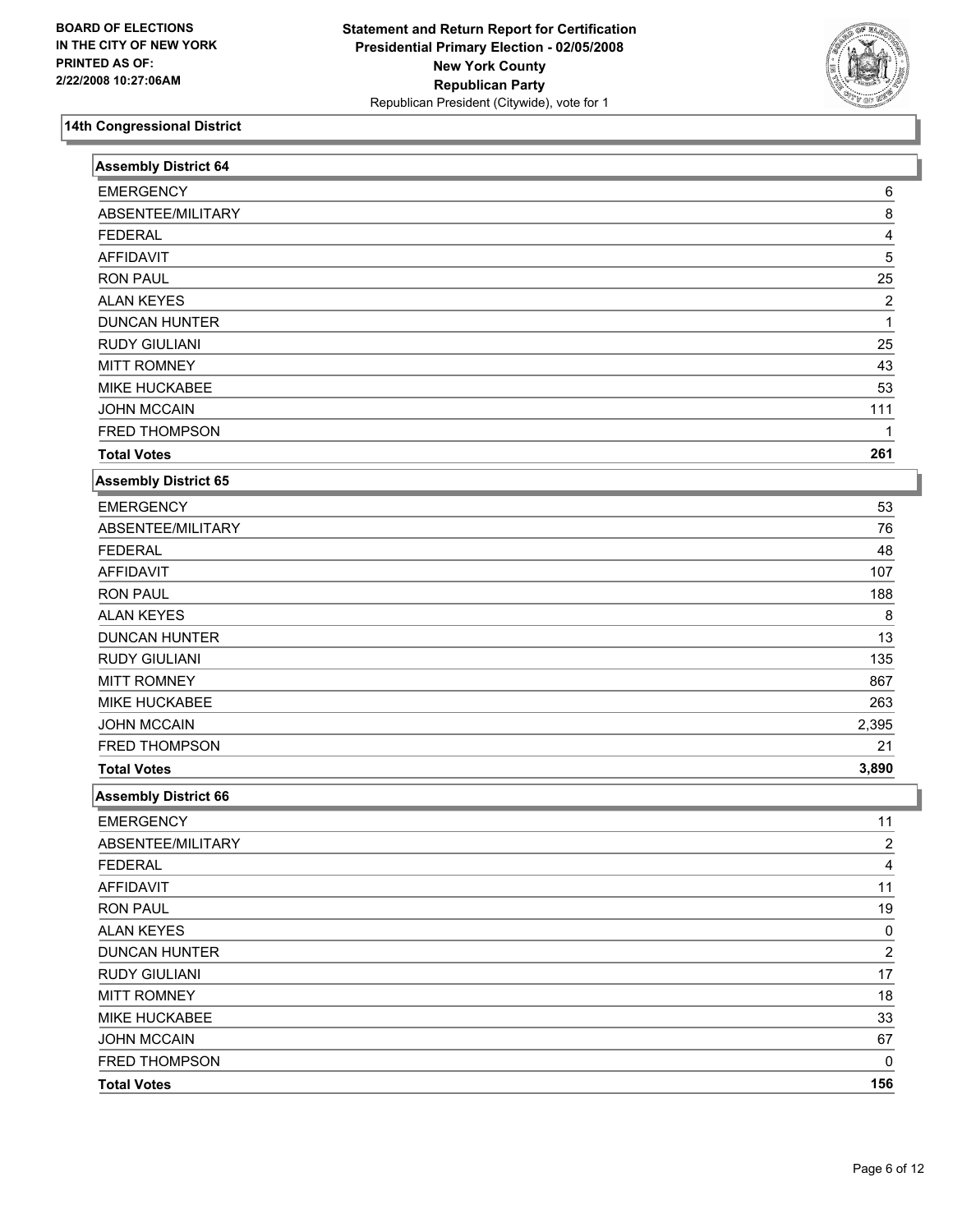

| <b>Assembly District 67</b> |       |
|-----------------------------|-------|
| <b>EMERGENCY</b>            | 0     |
| ABSENTEE/MILITARY           | 2     |
| <b>FEDERAL</b>              |       |
| <b>AFFIDAVIT</b>            | 0     |
| <b>RON PAUL</b>             | 4     |
| <b>ALAN KEYES</b>           | 0     |
| <b>DUNCAN HUNTER</b>        | 0     |
| <b>RUDY GIULIANI</b>        |       |
| <b>MITT ROMNEY</b>          | 17    |
| MIKE HUCKABEE               | 4     |
| <b>JOHN MCCAIN</b>          | 27    |
| FRED THOMPSON               | 0     |
| <b>Total Votes</b>          | 53    |
| <b>Assembly District 68</b> |       |
| <b>EMERGENCY</b>            | 3     |
| ABSENTEE/MILITARY           | 12    |
| <b>FEDERAL</b>              | 7     |
| <b>AFFIDAVIT</b>            | 15    |
| <b>RON PAUL</b>             | 9     |
| <b>ALAN KEYES</b>           | 0     |
| <b>DUNCAN HUNTER</b>        | 0     |
| <b>RUDY GIULIANI</b>        | $10$  |
| <b>MITT ROMNEY</b>          | 85    |
| MIKE HUCKABEE               | 25    |
| <b>JOHN MCCAIN</b>          | 205   |
| FRED THOMPSON               | 0     |
| <b>Total Votes</b>          | 334   |
| <b>Assembly District 73</b> |       |
| <b>EMERGENCY</b>            | 84    |
| ABSENTEE/MILITARY           | 143   |
| <b>FEDERAL</b>              | 68    |
| <b>AFFIDAVIT</b>            | 128   |
| <b>RON PAUL</b>             | 182   |
| <b>ALAN KEYES</b>           | 10    |
| <b>DUNCAN HUNTER</b>        | 15    |
| <b>RUDY GIULIANI</b>        | 163   |
| <b>MITT ROMNEY</b>          | 1,034 |
| MIKE HUCKABEE               | 272   |
| <b>JOHN MCCAIN</b>          | 3,218 |
| FRED THOMPSON               | 20    |
| <b>Total Votes</b>          | 4,914 |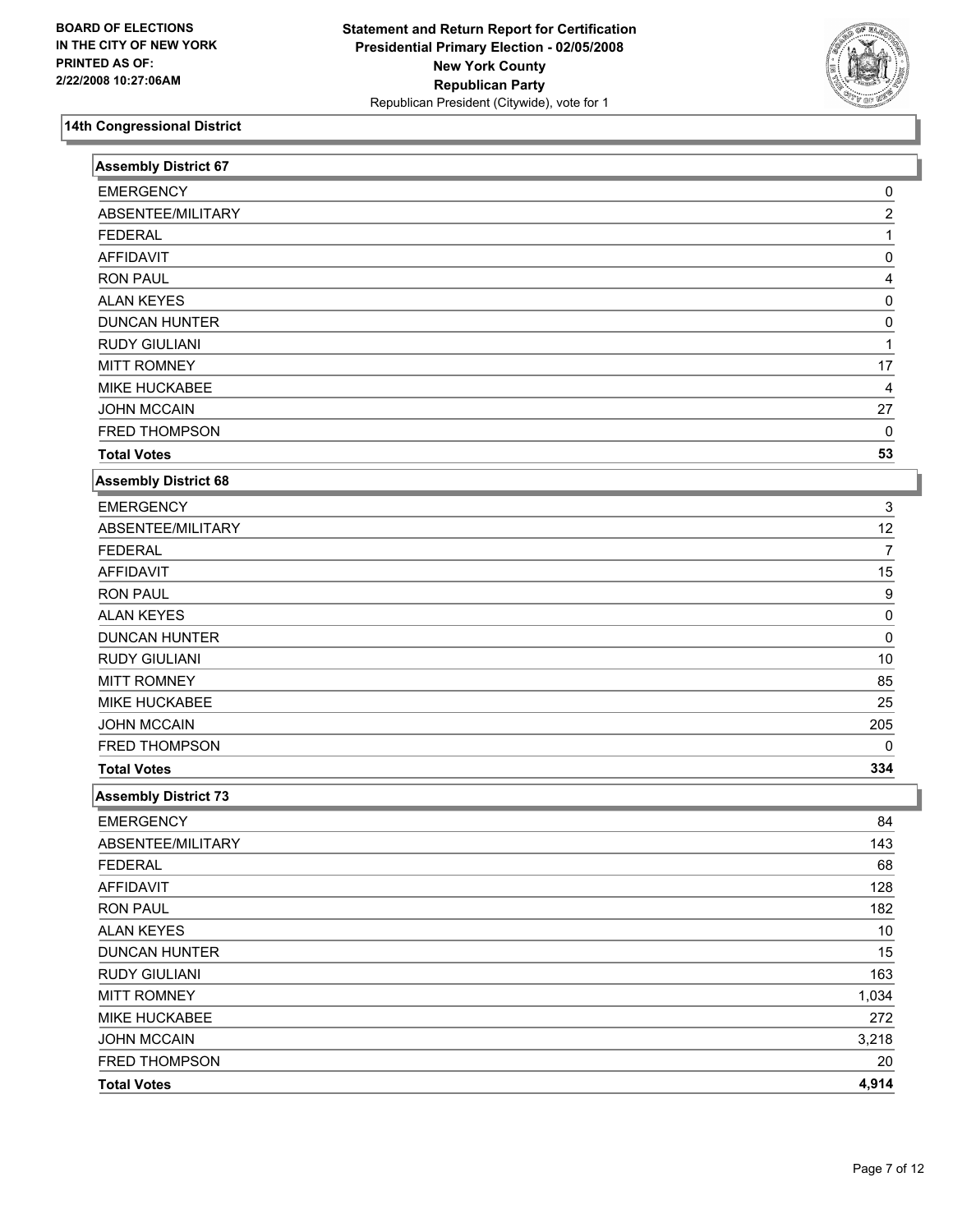

| <b>Assembly District 74</b>                           |        |
|-------------------------------------------------------|--------|
| <b>EMERGENCY</b>                                      | 42     |
| ABSENTEE/MILITARY                                     | 54     |
| <b>FEDERAL</b>                                        | 15     |
| <b>AFFIDAVIT</b>                                      | 41     |
| <b>RON PAUL</b>                                       | 128    |
| <b>ALAN KEYES</b>                                     | 6      |
| <b>DUNCAN HUNTER</b>                                  | 7      |
| <b>RUDY GIULIANI</b>                                  | 85     |
| <b>MITT ROMNEY</b>                                    | 406    |
| MIKE HUCKABEE                                         | 121    |
| <b>JOHN MCCAIN</b>                                    | 1,215  |
| FRED THOMPSON                                         | 5      |
| <b>Total Votes</b>                                    | 1,973  |
| <b>Assembly District 75</b>                           |        |
| <b>EMERGENCY</b>                                      | 7      |
| ABSENTEE/MILITARY                                     | 31     |
| <b>FEDERAL</b>                                        | 21     |
| <b>AFFIDAVIT</b>                                      | 37     |
| <b>RON PAUL</b>                                       | 52     |
| <b>ALAN KEYES</b>                                     | 1      |
| <b>DUNCAN HUNTER</b>                                  | 3      |
| <b>RUDY GIULIANI</b>                                  | 44     |
| <b>MITT ROMNEY</b>                                    | 242    |
| MIKE HUCKABEE                                         | 61     |
| <b>JOHN MCCAIN</b>                                    | 642    |
| FRED THOMPSON                                         | 5      |
| <b>Total Votes</b>                                    | 1,050  |
| Total for 14th Congressional District-New York County |        |
| <b>EMERGENCY</b>                                      | 206    |
| ABSENTEE/MILITARY                                     | 328    |
| <b>FEDERAL</b>                                        | 168    |
| <b>AFFIDAVIT</b>                                      | 344    |
| <b>RON PAUL</b>                                       | 607    |
| <b>ALAN KEYES</b>                                     | 27     |
| <b>DUNCAN HUNTER</b>                                  | 41     |
| <b>RUDY GIULIANI</b>                                  | 480    |
| <b>MITT ROMNEY</b>                                    | 2,712  |
| <b>MIKE HUCKABEE</b>                                  | 832    |
| <b>JOHN MCCAIN</b>                                    | 7,880  |
| FRED THOMPSON                                         | 52     |
| <b>Total Votes</b>                                    | 12,631 |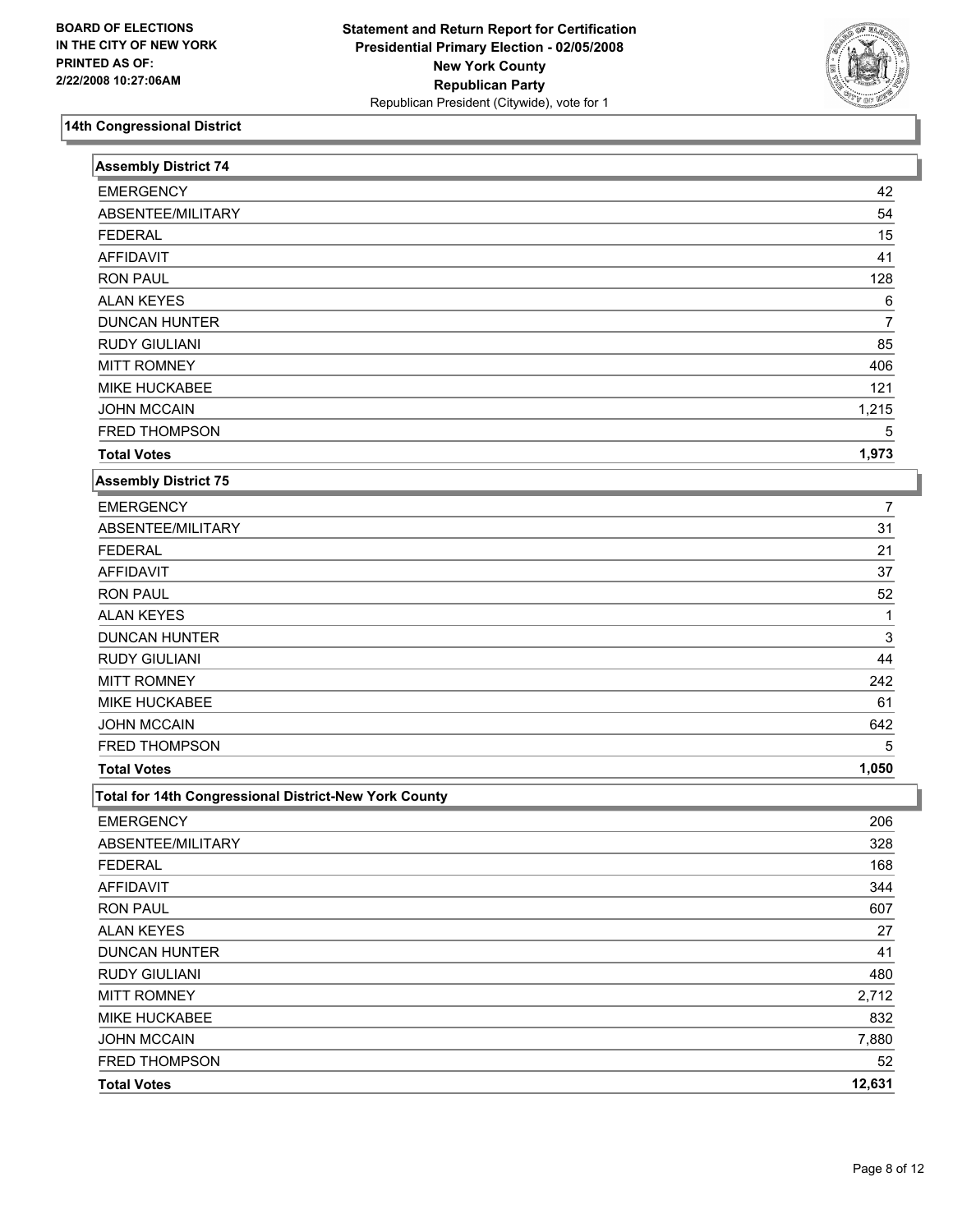

| <b>Assembly District 67</b> |                         |
|-----------------------------|-------------------------|
| <b>EMERGENCY</b>            |                         |
| ABSENTEE/MILITARY           | 11                      |
| <b>FEDERAL</b>              | 10                      |
| <b>AFFIDAVIT</b>            | 15                      |
| <b>RON PAUL</b>             | 16                      |
| <b>ALAN KEYES</b>           | $\overline{2}$          |
| <b>DUNCAN HUNTER</b>        | 0                       |
| <b>RUDY GIULIANI</b>        | 15                      |
| <b>MITT ROMNEY</b>          | 64                      |
| MIKE HUCKABEE               | 19                      |
| <b>JOHN MCCAIN</b>          | 205                     |
| FRED THOMPSON               | $\mathbf{0}$            |
| <b>Total Votes</b>          | 321                     |
| <b>Assembly District 68</b> |                         |
| <b>EMERGENCY</b>            | 7                       |
| ABSENTEE/MILITARY           | 17                      |
| <b>FEDERAL</b>              | 0                       |
| <b>AFFIDAVIT</b>            | 11                      |
| <b>RON PAUL</b>             | 49                      |
| <b>ALAN KEYES</b>           | 4                       |
| <b>DUNCAN HUNTER</b>        | $\overline{7}$          |
| <b>RUDY GIULIANI</b>        | 15                      |
| <b>MITT ROMNEY</b>          | 58                      |
| MIKE HUCKABEE               | 40                      |
| <b>JOHN MCCAIN</b>          | 131                     |
| FRED THOMPSON               | 10                      |
| <b>Total Votes</b>          | 314                     |
| <b>Assembly District 69</b> |                         |
| <b>EMERGENCY</b>            | 30                      |
| ABSENTEE/MILITARY           | 35                      |
| <b>FEDERAL</b>              | 17                      |
| <b>AFFIDAVIT</b>            | 47                      |
| <b>RON PAUL</b>             | 92                      |
| <b>ALAN KEYES</b>           | 3                       |
| <b>DUNCAN HUNTER</b>        | $\overline{\mathbf{4}}$ |
| RUDY GIULIANI               | 46                      |
| <b>MITT ROMNEY</b>          | 196                     |
| MIKE HUCKABEE               | 93                      |
| <b>JOHN MCCAIN</b>          | 564                     |
| FRED THOMPSON               | 10                      |
| <b>Total Votes</b>          | 1,008                   |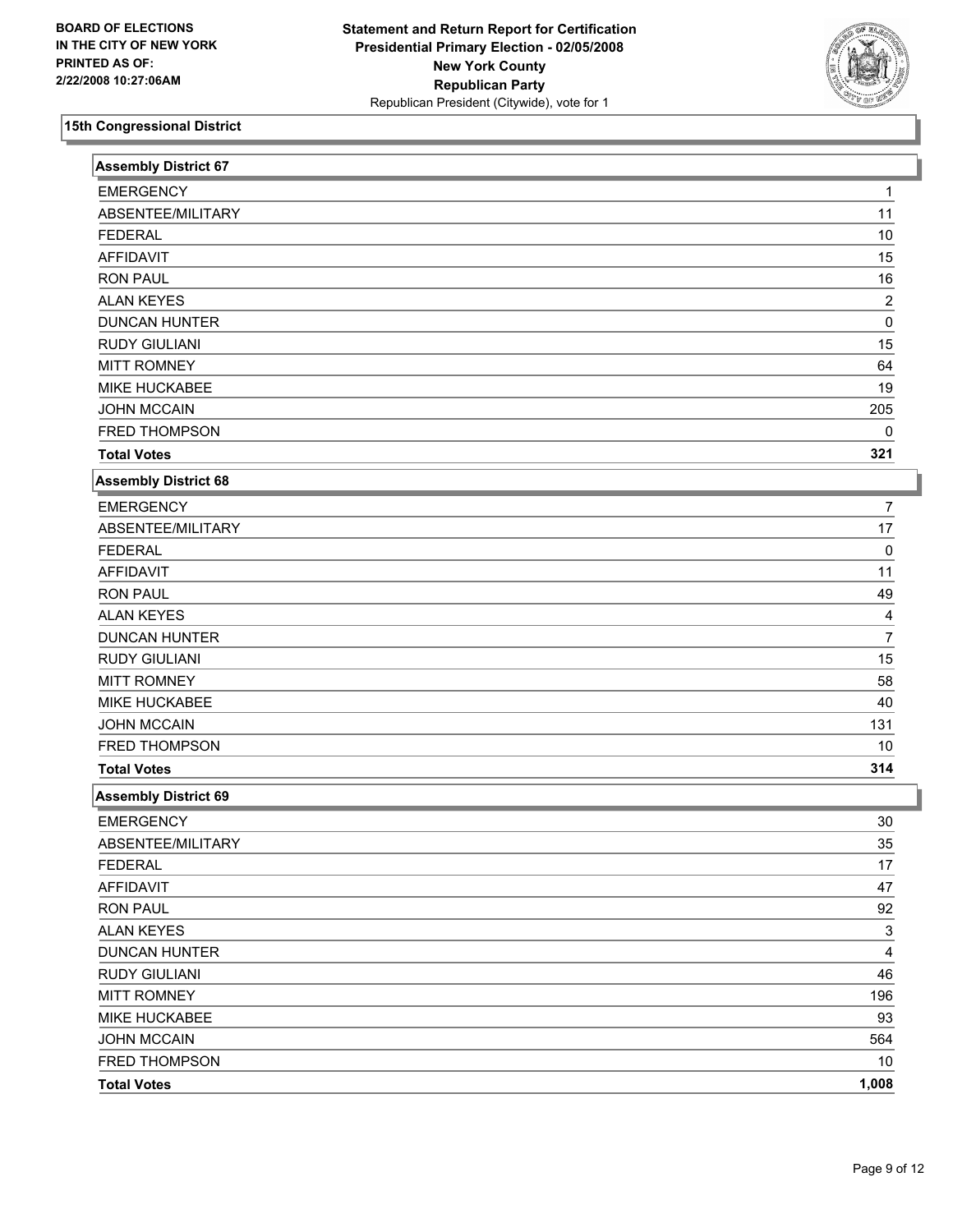

| <b>Assembly District 70</b> |                |  |
|-----------------------------|----------------|--|
| <b>EMERGENCY</b>            | 6              |  |
| ABSENTEE/MILITARY           | 12             |  |
| <b>FEDERAL</b>              | 0              |  |
| <b>AFFIDAVIT</b>            | 14             |  |
| <b>RON PAUL</b>             | 41             |  |
| <b>ALAN KEYES</b>           | 12             |  |
| <b>DUNCAN HUNTER</b>        | 4              |  |
| <b>RUDY GIULIANI</b>        | 15             |  |
| <b>MITT ROMNEY</b>          | 62             |  |
| MIKE HUCKABEE               | 36             |  |
| <b>JOHN MCCAIN</b>          | 127            |  |
| FRED THOMPSON               | 13             |  |
| <b>Total Votes</b>          | 310            |  |
| <b>Assembly District 71</b> |                |  |
| <b>EMERGENCY</b>            | 15             |  |
| ABSENTEE/MILITARY           | 23             |  |
| <b>FEDERAL</b>              | 9              |  |
| <b>AFFIDAVIT</b>            | 21             |  |
| <b>RON PAUL</b>             | 83             |  |
| <b>ALAN KEYES</b>           | 8              |  |
| <b>DUNCAN HUNTER</b>        | 5              |  |
| <b>RUDY GIULIANI</b>        | 37             |  |
| <b>MITT ROMNEY</b>          | 130            |  |
| MIKE HUCKABEE               | 52             |  |
| <b>JOHN MCCAIN</b>          | 304            |  |
| FRED THOMPSON               | 8              |  |
| <b>Total Votes</b>          | 627            |  |
| <b>Assembly District 72</b> |                |  |
| <b>EMERGENCY</b>            | 3              |  |
| ABSENTEE/MILITARY           | 8              |  |
| <b>FEDERAL</b>              | $\overline{8}$ |  |
| <b>AFFIDAVIT</b>            | 13             |  |
| <b>RON PAUL</b>             | 51             |  |
| <b>ALAN KEYES</b>           | 3              |  |
| <b>DUNCAN HUNTER</b>        | 4              |  |
| <b>RUDY GIULIANI</b>        | 14             |  |
| <b>MITT ROMNEY</b>          | 80             |  |
| MIKE HUCKABEE               | 48             |  |
| <b>JOHN MCCAIN</b>          | 217            |  |
| FRED THOMPSON               | 11             |  |
| <b>Total Votes</b>          | 428            |  |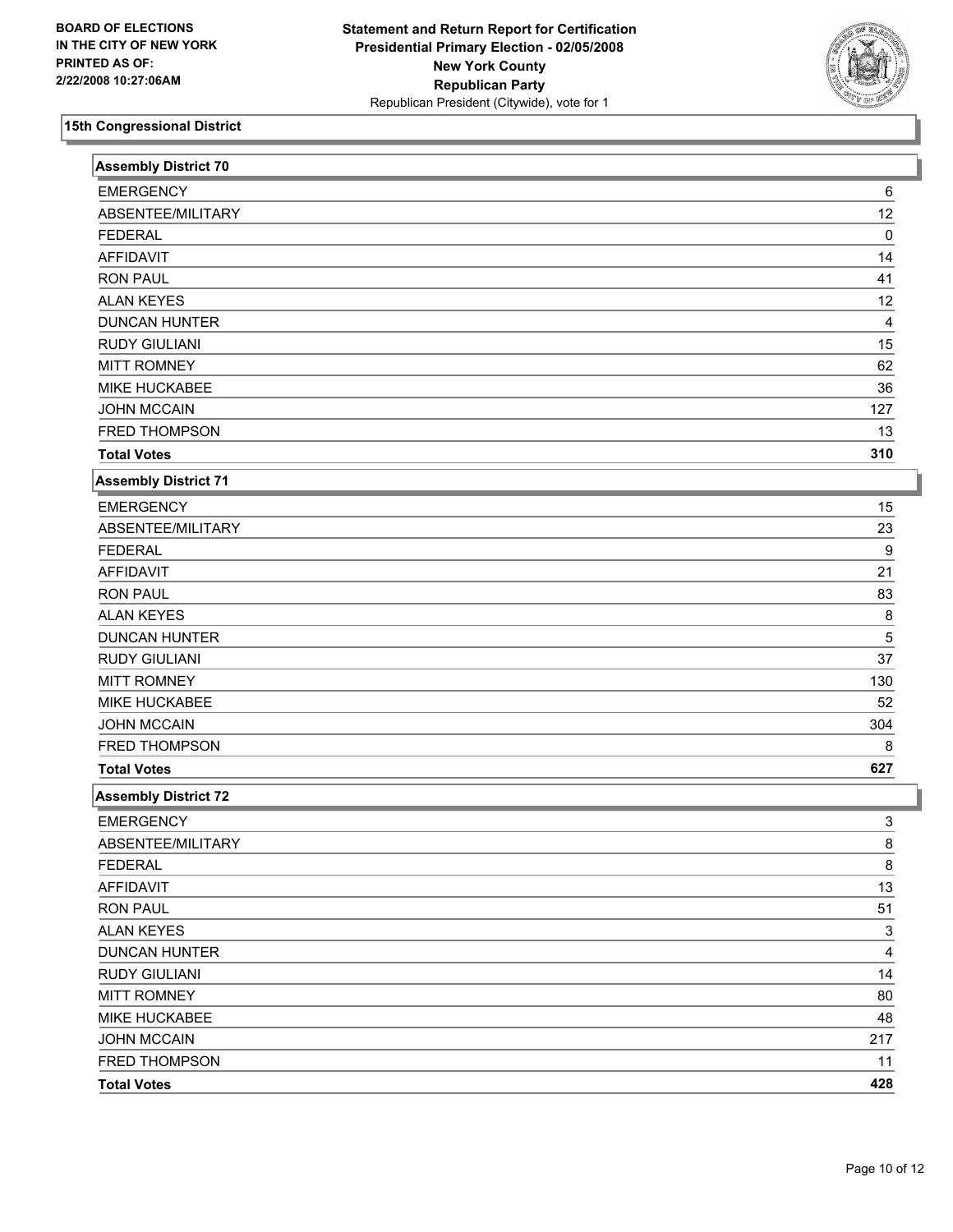

| Total for 15th Congressional District-New York County |       |
|-------------------------------------------------------|-------|
| <b>EMERGENCY</b>                                      | 62    |
| ABSENTEE/MILITARY                                     | 106   |
| <b>FEDERAL</b>                                        | 44    |
| <b>AFFIDAVIT</b>                                      | 121   |
| <b>RON PAUL</b>                                       | 332   |
| <b>ALAN KEYES</b>                                     | 32    |
| <b>DUNCAN HUNTER</b>                                  | 24    |
| <b>RUDY GIULIANI</b>                                  | 142   |
| <b>MITT ROMNEY</b>                                    | 590   |
| <b>MIKE HUCKABEE</b>                                  | 288   |
| <b>JOHN MCCAIN</b>                                    | 1,548 |
| FRED THOMPSON                                         | 52    |
| <b>Total Votes</b>                                    | 3,008 |
|                                                       |       |